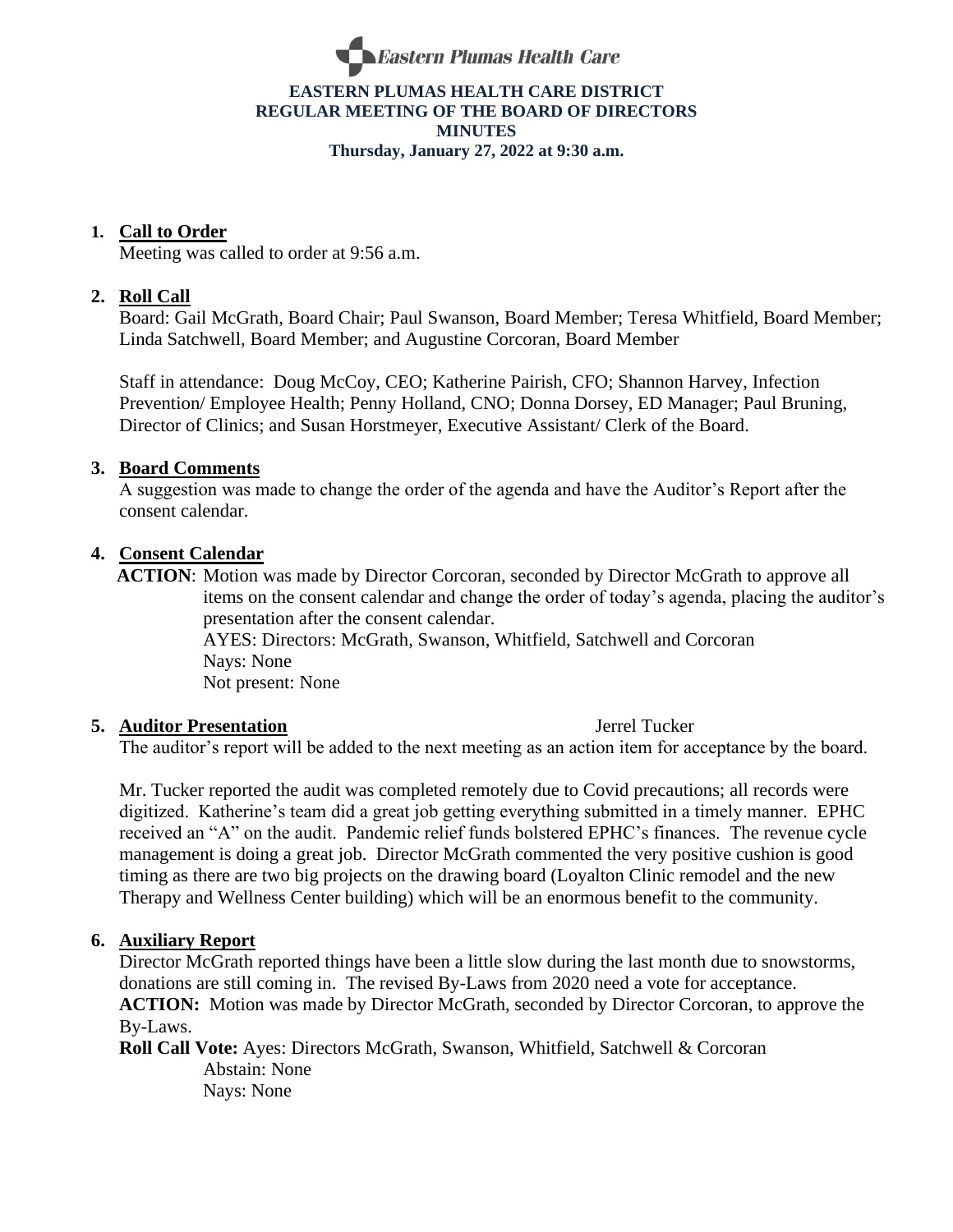## **7. Staff Reports**

- A. Infection Control/ COVID-19 Shannon Harvey Shannon did not have a report. Doug McCoy will report on this topic during his report.
- B. Chief Nursing Officer Report Penny Holland Penny reported staffing in the lab has been difficult due to lack of a CLS for 1.5 weeks. We have travelers covering but will be losing 1 of 3 this weekend. Over half the radiology department is out with Covid as well as multiple nurses. Our per diems have been awesome filling in but they are getting Covid as well. Attended a Tri-county surge planning yesterday. Renee Balderas completed the wound certification course and is waiting to take the test. Kate Cooke is currently taking the wound course. The respiratory department is doing better with the addition of another therapist. Donna Dorsey thanked everyone who helped courier labs to Quincy while we were without a CLS.
- C. SNF Director of Nursing Lorraine Noble Lorraine was not present/ out sick.
- D. HR Director Lori Tange Lori was not present.
- E. Chief Financial Officer Report Katherine Pairish

See attached October financial reports. Katherine gave "kudos" to the business office for doing a great job. She is proud to be part of this organization.

Director McGrath commented that employees are making a difference, their efforts are reflected in the finances. She also pointed out what a relief it is to have local medical services, especially for the many seniors in the community.

Director Whitfield asked if there are strings associated with the Covid money coming in. Katherine responded that many Covid related items have already been purchased (screens for waiting areas, testing machines, tents, etc.). We have roughly \$3 million to spend on Covid specific needs.

F. Director of Clinics Paul Bruning

Paul reported roughly 200 rapid Covid tests were received and delivered to businesses in town. The Covid testing drive-thru is booked about a week out. We are expanding point of care testing as 14% of labs ordered are not done by the patient, they left the campus and did not return to have labs completed. Overall, the clinics have been well above 3% growth, except for a couple months.

Director Whitfield asked about CLIA waivers. Paul responded we have CLIA waivers in all clinics.

## **8. Chief Executive Officer Report** Doug McCoy

Doug commented on EPHC's plans for use of funds: budget to expand the hospital beds and skilled nursing, X-ray room remodel, new ED equipment, interior design for the ED, Loyalton skilled nursing facility and numerous other projects. The City has approved the new Loyalton Clinic office space, which we hope to have open in July. The new Therapy and Wellness building is roughly four weeks out from OSHPD/ HACI.

January has been the most significant month of impact from Covid in the county (198 positive cases/ week), mostly mild cases. We plan to add more lab equipment for Covid testing. The California Mandate for booster requirement has been extended to March. For EPHC 65% of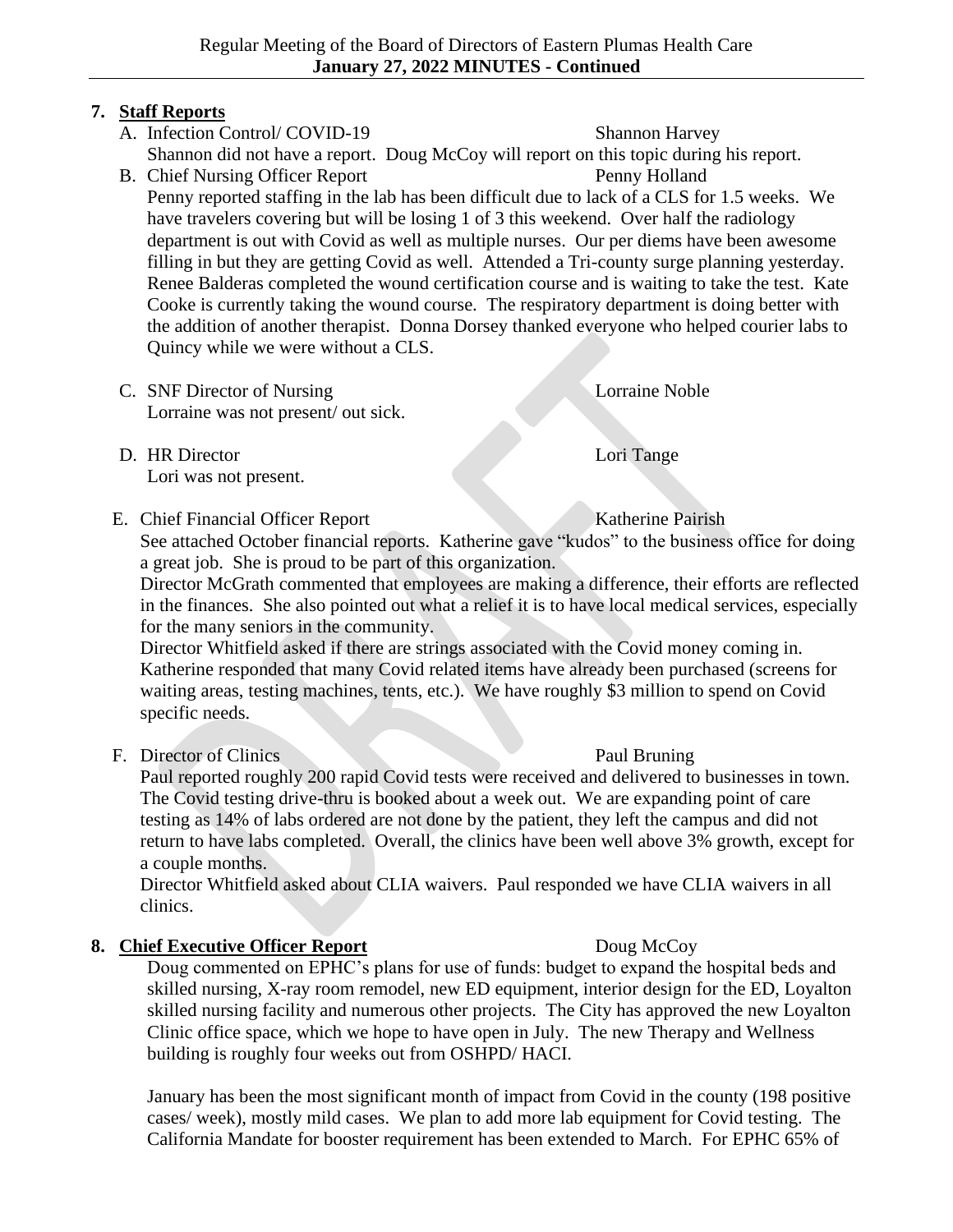employees have tested positive for Covid. Nursing leadership has done a great job during this time, especially in regard to Penny and Donna's herculean efforts during the lab CLS shortage. BishFish and Cumulous Media are being utilized to assist in recruiting efforts. We are also adding to our recruiting efforts and use of travelers. Our Employee Satisfaction Survey is currently open to all employees.

Housing and childcare for staff continues to be quite challenging. We received positive feedback from the recent community advisory group. We also recently received a great testimonial from a pediatric speech therapy patient's grandmother regarding the success of the treatment. Thank you to the Board for approval last month of the additional holiday pay. Our team is doing a wonderful job.

## **OPERATIONAL PLAN OVERVIEW:**

The mid-year operating performance for EPHC has exceeded budgeted expectations for both revenue and net income performance. Despite the increased costs related to the COVID pandemic, mid-year revenues exceeded expectations by 12.5% with net income over target by 1.12m. Revenue for the period was also 22% higher than the same time period in FY 2020/21, and 14% higher than FY 2019/20. The addition of clinic providers, outpatient rehabilitation service expansion, and increased community messaging have been key contributors to the YOY improvement.

The Omicron variant has led to a dramatic rise in positive case rates across the community. Although County case rates are at their highest levels since the beginning of the pandemic, we are seeing more mild symptoms and less hospitalizations over the past 4 weeks versus August through October. EPHC has expanded testing services and recently received home testing kits which we are providing to area business to assist with early detection and prevent transmission. Given availability and supply chain issues, we will continue to make these available to the community as we receive them. We will also be initiating antigen testing in our clinics to address the increasing need for community testing.

Booster vaccines were provided to our SNF residents in October, and although case rates have risen in the community, our clinical teams have done an outstanding job to prevent any patient exposure during the Omicron surge. We continue to follow all CDC and CDPH guidelines for employee testing and PPE use which has been key to this prevention success.

Due to staffing challenges across the State, we have had issues in our Lab Department during the month. Our nursing leadership team has done an outstanding job to address these challenges and recruit additional staff to stabilize the department. EPHC would like to thank Plumas District Hospital for their support in providing lab services during this period. Due to a significant challenge with power outages at PDH, EPHC was very happy to be able to assist with providing their hospital with beds temporarily to avoid service disruption. We continue to appreciate the collaborative working relationship with PDH as both systems work through various challenges over the past year.

## **CUSTOMER SERVICE INITIATIVE:**

EPHC had planned for an onsite staff training from Custom Learning Systems to be held in early January after several months of postponement due to the COVID restrictions. Unfortunately, with the Omicron surge this was not able to be held as scheduled. However, two virtual sessions were completed with 40 managers and staff participating. Our next training session will be for our 14 Service Excellence Advisors and will be held virtually on February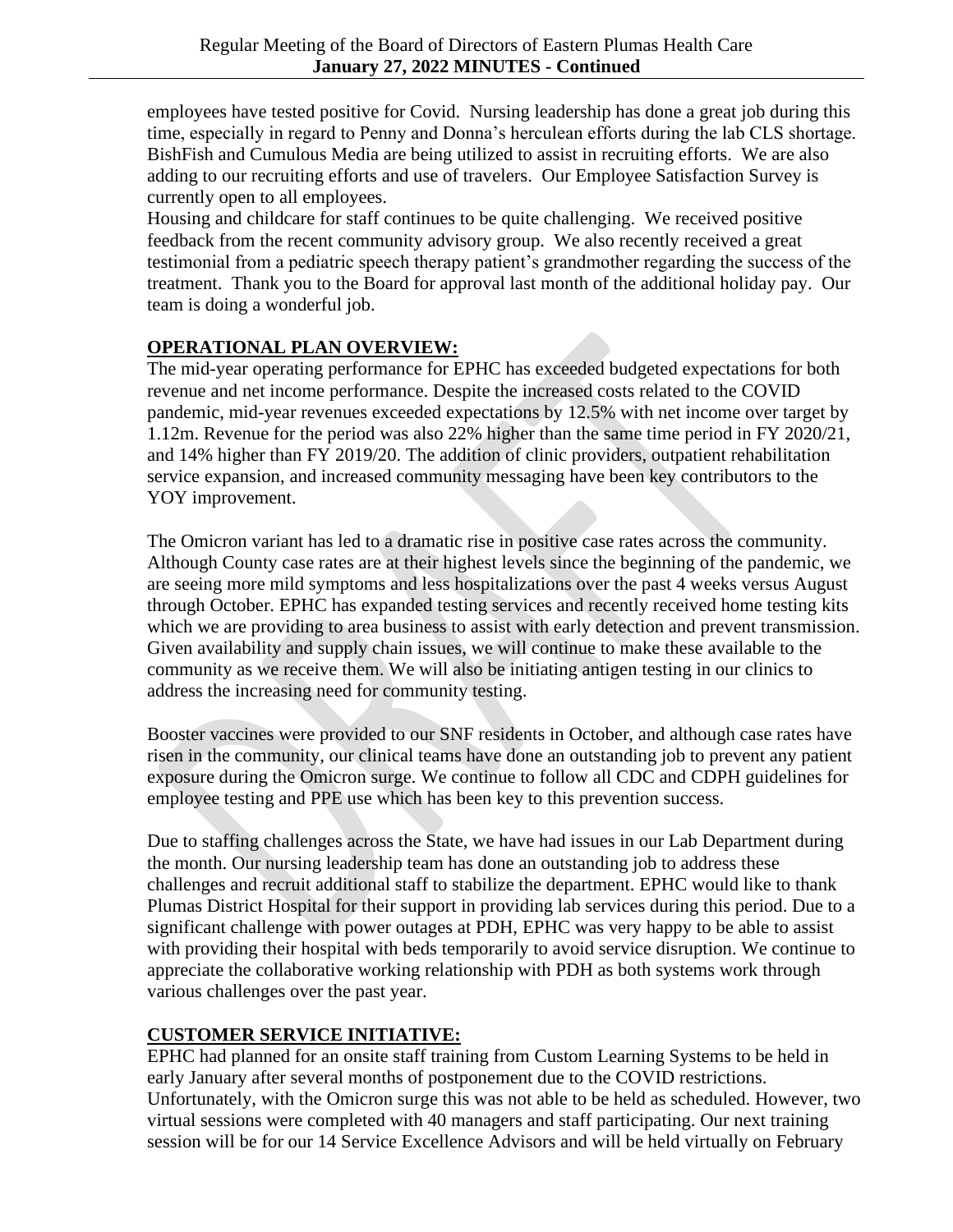$3<sup>rd</sup>$ . Despite the pandemic impact on our strategic training plan, we have had ongoing success in our satisfaction results. For the quarter ending December  $31<sup>st</sup>$  our outpatient rehabilitation team received a 94.8% excellence rating while our clinics received a 92-95% very good/excellent rating over the 308 patients surveyed. HCAHPS surveys for both the hospital and emergency department continue to be very positive, and another 13 customer reviews were posted during December.

# **PROJECT UPDATE:**

- Loyalton Clinic All plans have been submitted to the City for approval. We have interested contractors prepared to bid the project once approval has been received.
- IT/SNF basement restroom installation Architectural plans have been completed for the addition of two restrooms in the Portola SNF basement area. Once approved by HCAi (formerly OSHPD) this construction will allow for the implementation of an outpatient geriatric behavior health program through Senior Solutions to assist the needs of the community.
- Loyalton SNF windows We have identified a need for replacement of the resident windows in the Loyalton SNF. Contractor bidding is in progress and replacement will commence once the bids are reviewed and approved.
- Hospital and Loyalton flooring projects Our contracted interior design team has provided a recommendation for an alternative flooring product based on improved durability and presentation. We plan to have the project rebid due to this change followed by installation which is part of our capital improvement plan for the fiscal year.
- X-ray room replacement Our architects and the Phillips project team will be holding a meeting on February  $2<sup>nd</sup>$  to finalize the design plans for the replacement of our x-ray room. Once completed, the plans will go to HCAi for approval prior to construction.
- Cerner EMR implementation We have confirmed that the EMR project build will start on June 1<sup>st</sup> with completion and go-live scheduled for late November.

Director Satchwell asked about Mental Health services for Seniors. Doug replied that the Senior Solutions program will be integrated once we have the space completed and a contract for services in place. This program will provide three days/ week of outpatient therapy on site. Director Satchwell asked about Covid antigen tests.

Director Satchwell also asked about the possibility of childcare on the EPHC campus. Doug responded that we have the land and are looking into a possible partnership with the City or developing the land. He noted there is minimal availability in the area.

# **9. Approve Resolution**

• Resolution 296-AMX4 Portable X-Ray Machine

**ACTION:** Director McGrath made a motion, which was seconded by Director Satchwell, to approve the resolution to classify the X-Ray machine as surplus.

**Roll Call Vote:** Ayes: Directors McGrath, Swanson, Whitfield, Satchwell and Corcoran Nays: None

## **10. Policies**

- **ACTION:** Motion was made by Director Swanson, seconded by Director Whitfield to approve all policies.
- **Roll Call Vote:** AYES: Directors McGrath, Swanson, Whitfield, Satchwell and Corcoran Nays: None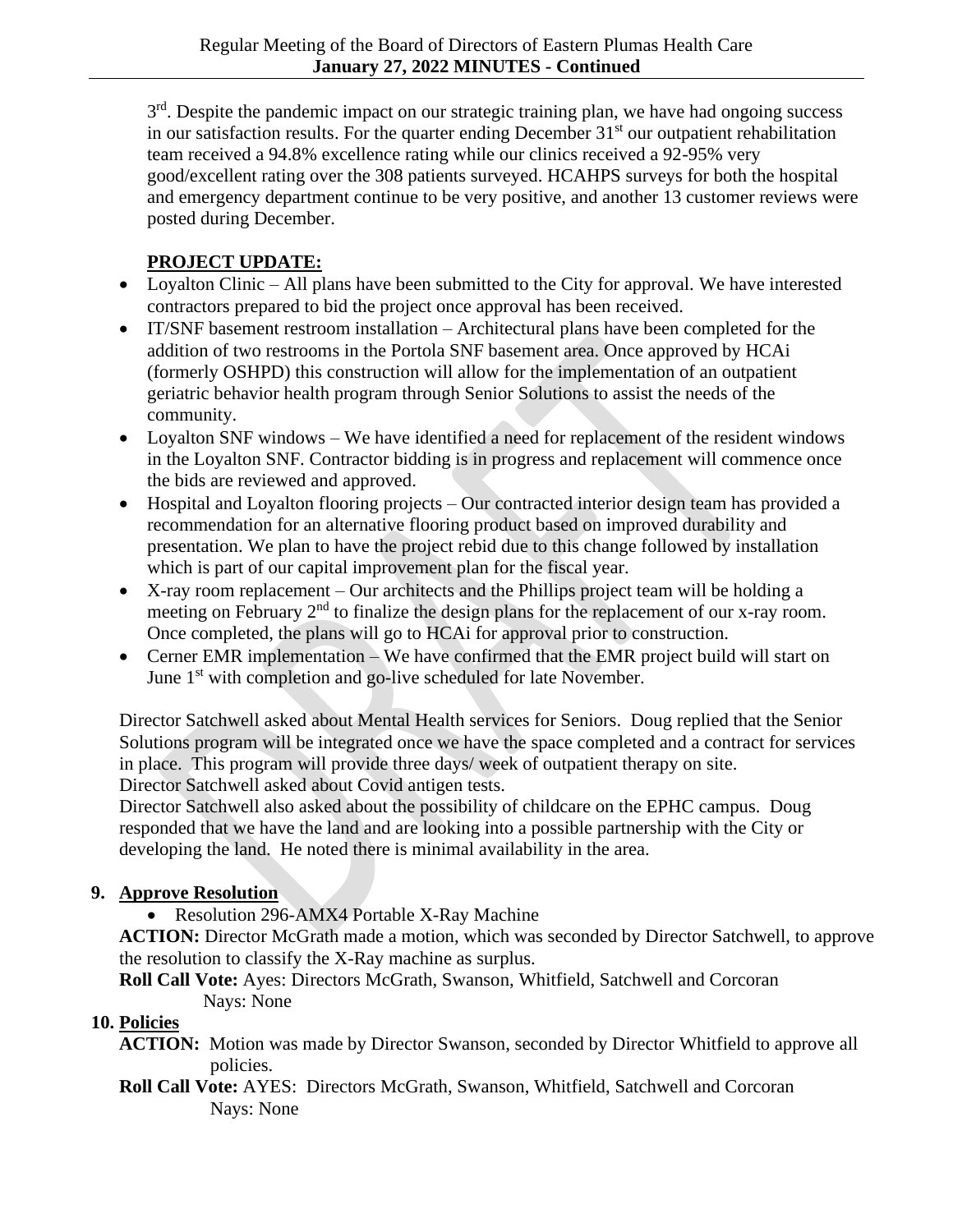## **11. Committee Reports**

Finance Committee: Director Swanson stated the audit and financials look good with a net income of \$9 million. Director Swanson recommended the board accept the Audit report next month when it is on the agenda as an action item.

Director Corcoran stated he is impressed with EPHC's finances. Katherine responded that it has been a team effort.

## **12. Public Comment**

Josh Hart of Plumas Wired commented on the City of Portola's approval of the new cell tower which would be placed near the hospital. Mr. Hart felt the City Council was given misinformation at the time regarding the City's rights. He noted there have been recent developments by the FCC and Aviation industry regarding this issue. He praised the board for speaking out against the cell tower. He is asking the City to revoke the cell tower permit, asking the EPHC Board of Directors to add this issue to the agenda and for the City to revisit it as well.

## **13. Board Closing Remarks**

Director McGrath thanked everyone for their total dedication, the positive nature of employees is very much appreciated.

Director Corcoran commented he and his family had Covid a couple weeks ago and is seeing the impact on schools as well.

## **Open Session recessed at 11:11 a.m.**

## **14. Closed Session**

- **A.** Hearing (Health and Safety Code 32155) Subject Matter: Staff Privileges
	- Provisional 1 Year Appointments
		- o Howard, Kristy DO Ob/ Gyn
		- o Molick, Royce DO Tele Psych
		- o Hossain, Mahmood DO Tele Psych
		- o Murphy, Kathleen PhD Tele Psych
		- o Balian, Kareen DMD Dentistry
		-
		- o Hermann, Matthew MD Tele Radiology
		- o Klein, Michael MD Tele Radiology
	- Provisional 2 Year Appointments
		- o Lucchesi, Archana MD Tele Radiology
		- o Katz, Marina MD Tele Psych
		- o Sangdahl, Christopher MD Tele Psych
		- o Zolcik, Wojciech MD Tele Psych
		- o Trenkle, Darcy MD Tele Psych
		- o Coll, Shawni DO Tele Psych

o Landeck, Scott MD Emergency Medicine

**B.** Public Employee Performance Evaluation (Government Code Section 54957) Subject Matter: CEO

# **15. Open Session Report of Actions Taken in Closed Session**

The Board returned at approximately 1:45 pm.